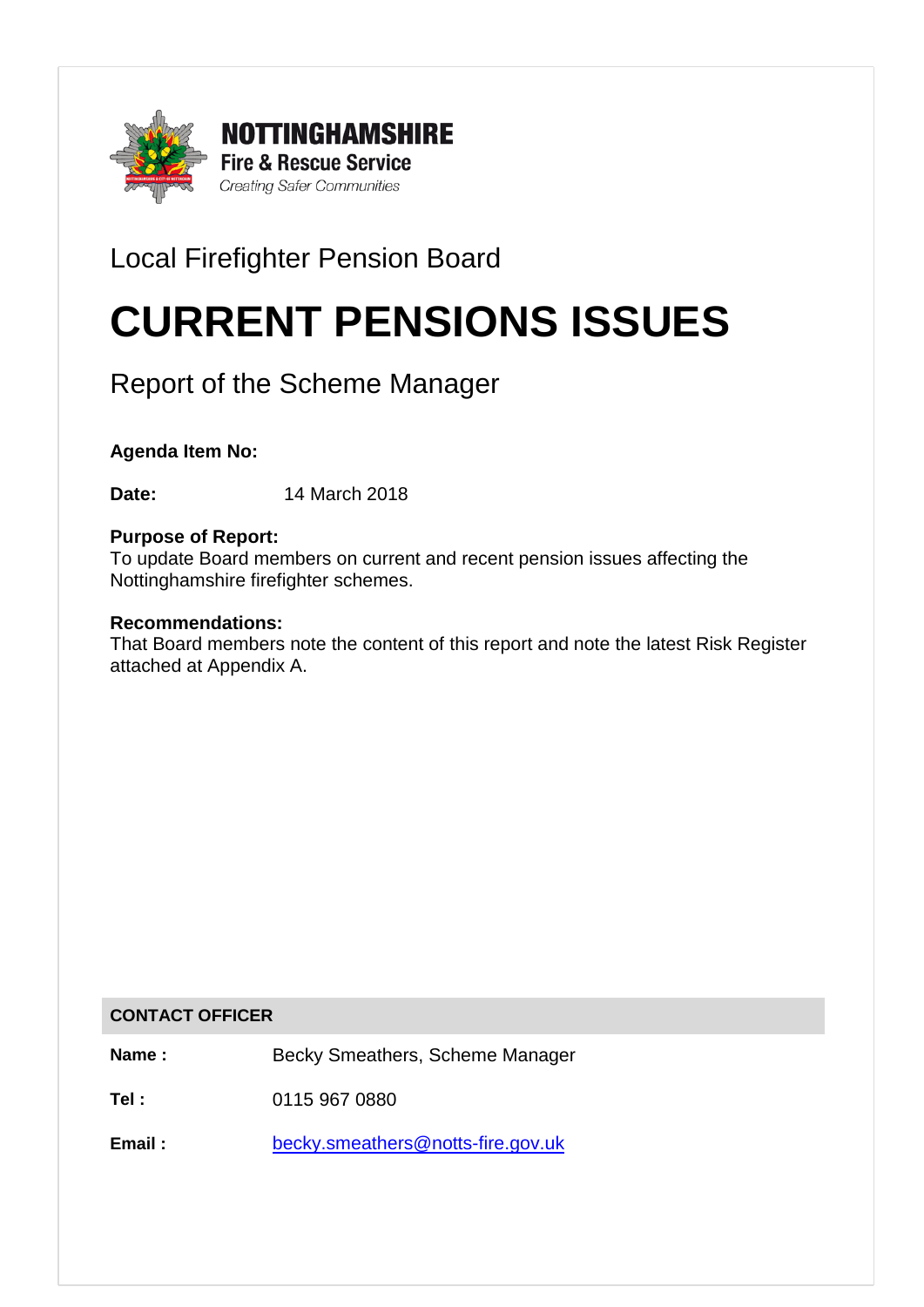# **1. BACKGROUND**

- 1.1 The Local Firefighter Pension Board is responsible for assisting the Scheme Manager in ensuring the effective governance and administration of the firefighter pension schemes. In order to fulfil this responsibility, it is important that Board members are aware of significant pension issues and can be assured that these issues are being dealt with
- 1.2 Pensions have grown in significance over past few years. Nationally the Hutton review has brought about changes to public service pensions and the introduction of a new firefighter scheme (FFPS 2015). Legal challenges have resulted in redress for some employees with retrospective membership allowed, as well as compensation payments. In addition, changes to the State Pension are resulting in significant additional workloads.
- 1.3 The purpose of this report is to inform members of the Board of all current and recent pensions issues which are being or have been dealt with, and the implications of these issues. This report is an update on the report of the same title presented to the Board in November 2017.

# 2. REPORT

#### **Part Time Workers - Prevention of Less Favourable Treatment Compensation**

- 2.1 In 2009/10 the Authority set aside £224k to meet the payment of compensation to Retained firefighters, arising from an employment tribunal test case relating to the "Part Time Workers (Prevention of Less Favourable Treatment) Regulations. It was found that Retained firefighters had been treated unfairly compared to their Wholetime counterparts with regards to certain elements of their terms and conditions of employment.
- 2.2 In 2011 a methodology was agreed to calculate compensation amounts for Retained firefighters affected by the ruling. Most compensation amounts have now been paid, although there are still some outstanding. A circular was issued by the National Employers late in December 2016 giving an update on this issue, and this was followed by a final report on the status of all outstanding cases received in January 2017. The Authority is awaiting confirmation from the National Employers that an application can be made to the Employment Tribunal to have any remaining cases struck out so that this matter can be brought to a close. The Authority still has £22k of the original funding remaining to cover the estimated outstanding liability and any of this funding which remains unclaimed will be returned to the revenue budget once the matter has concluded.

## **Firefighters Pension Scheme Valuation as at 31 March 2016**

2.3 The firefighter pension schemes are subject to an actuarial valuation every four years, which is different to the tri-annual valuation of the Local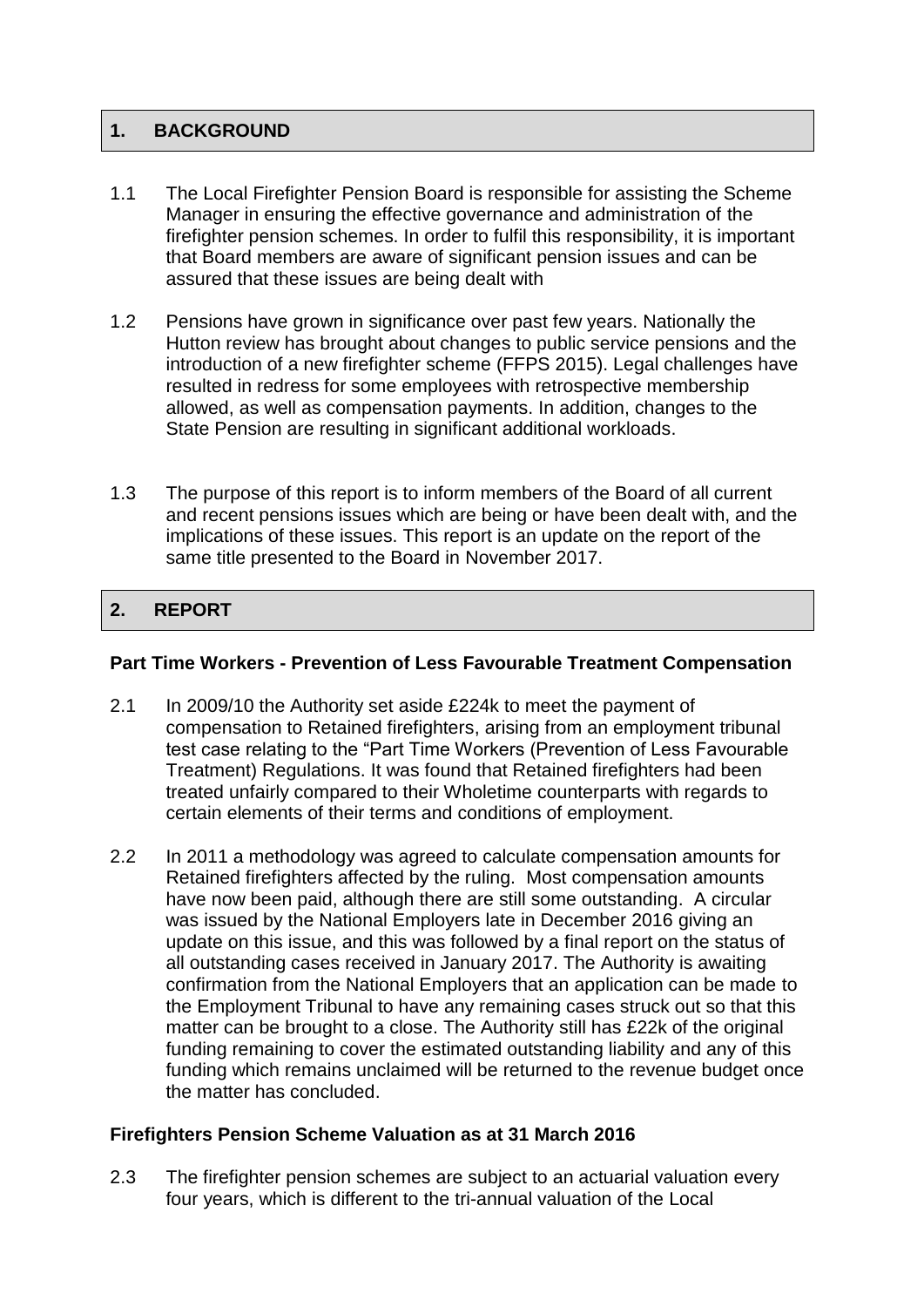Government Pension Scheme. The valuation is carried out by the Government Actuary Department (GAD) with the purpose being to assess the total future liabilities of the schemes as at the valuation date.

- 2.4 The results of the 2016 valuation will inform an assessment of how affordable the firefighter pension schemes are, and this may well impact on the rate of employer contributions paid into the schemes in respect of every active scheme member.
- 2.5 The results are expected to be published in Spring 2018. The results will be used to set the employer contribution rate for the period from April 2019 to March 2023.

#### **Annual Benefits Statements Incorporating FFPS 2015**

- 2.6 The production of an Annual Benefits Statement (ABS) for every pension scheme member is required by the statutory deadline of 31 August following the end of the financial year. For 2016/17 this was achieved for all but 5 scheme members who were in the process of transitioning between schemes. The Pensions Regulator have confirmed that this does not represent a breach of the regulations.
- 2.7 Work is ongoing to ensure that there are no problems in ensuring the deadline for 2017/18 is met. It is hoped that the introduction of IConnect, which will enable monthly submission of data to the Administration team will help prevent issues in the future.
- 2.8 It has been agreed regionally not to include spouses figures again this year in the ABS due to there being a technical problem in the software causing miscalculations. Work is ongoing to resolve the issue. There is no legal requirement to include spouses in the ABS.

## **Checking and Reconciliation of HMRC Pension Records**

- 2.9 The State Pension has been reformed, with a new single tier State Pension which came into force on 6 April 2016. The old system had become very complex with the "State Earnings Related Pension Scheme (SERPS)", the "State Second Pension" and the "Additional Pension" as well as the basic State Pension. The new State Pension removes these complexities and consists of one flat rate pension.
- 2.10 As reported to the Board in previous meetings, a national guaranteed minimum pension (GMP) reconciliation exercise has now started, which involves all occupational pension schemes. Her Majesty's Revenue and Customs (HMRC) is sharing its pension records with pension administrators and asking them to check this data for individuals against their records and investigate and resolve any discrepancies.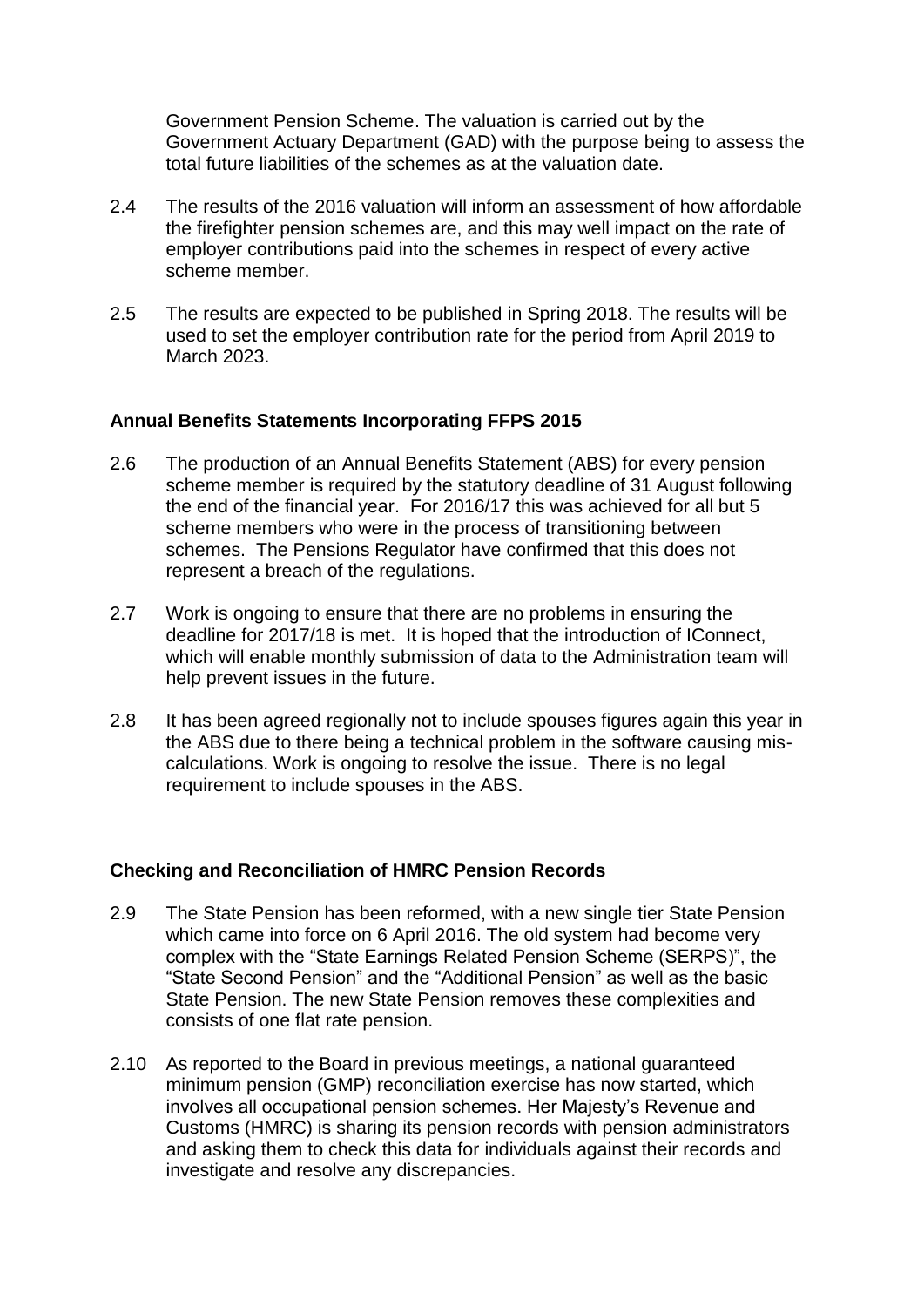- 2.11 As a direct result of this reconciliation exercise, the Pension Administrator has identified 9 cases of small errors. All of these have been previously reported to the Board. To date 543 records have been reviewed and there are outstanding queries on 25 of these.
- 2.12 The government's deadline for completion of the whole exercise is December 2018. HMRC staff are working hard to turn queries around as quickly as possible and our Pension Administrator has a dedicated member of the team to work on this issue. The risk that the deadline may not be met has been included in the Board's risk register, although the likelihood of nonachievement of the deadline has been reduced to reflect the latest position.

#### **Transitional Protection for FFPS 2015 Claims**

- 2.13 The FBU submitted claims (in the form of employment tribunal claims) against Fire Authorities that the transitional protection arrangements in the FFPS 2015 were discriminatory on the grounds of age, race and gender. The Local Government Association engaged solicitors to work on behalf of Authorities in defending the claims.
- 2.14 The case was heard early in 2017 and the finding of the court was that the transitional protections related to the 2015 Firefighters' Pension Scheme are 'objectively justified' and therefore do not amount to unlawful discrimination. The FBU appealed against this ruling and the Employment Appeal Tribunal heard the case in December 2017. The case has been referred back to the Employment Tribunal for further consideration. It is expected that the case could take some time to resolve, but could have far reaching implications on the 2015 scheme should it be upheld.

#### **Taxation of Ill Health Pensions**

- 2.15 In March 2017, the Pension Administrator informed the Scheme Manager that ill health pensions awarded to Retained Duty System employees on the grounds of injury should not be taxed at source. This followed a communication from the LGA's national fire pension technical adviser on the matter. Ordinarily ill health pensions are taxable, but there is a tax regulation which provides an exemption in these few cases.
- 2.16 For Nottinghamshire, 8 cases have been identified, the individuals' pensions were corrected from April 2017. The LGA issued guidance around this issue in September 2017, which indicated that only 4 years may be claimed back from HMRC. This is being claimed back by the Authority on behalf of members. Any years going further back would be a cost to Fire Authorities although there remains some confusion regarding when the additional liability first started and this is making the matter difficult to resolve since the LGA have declined to offer further advice.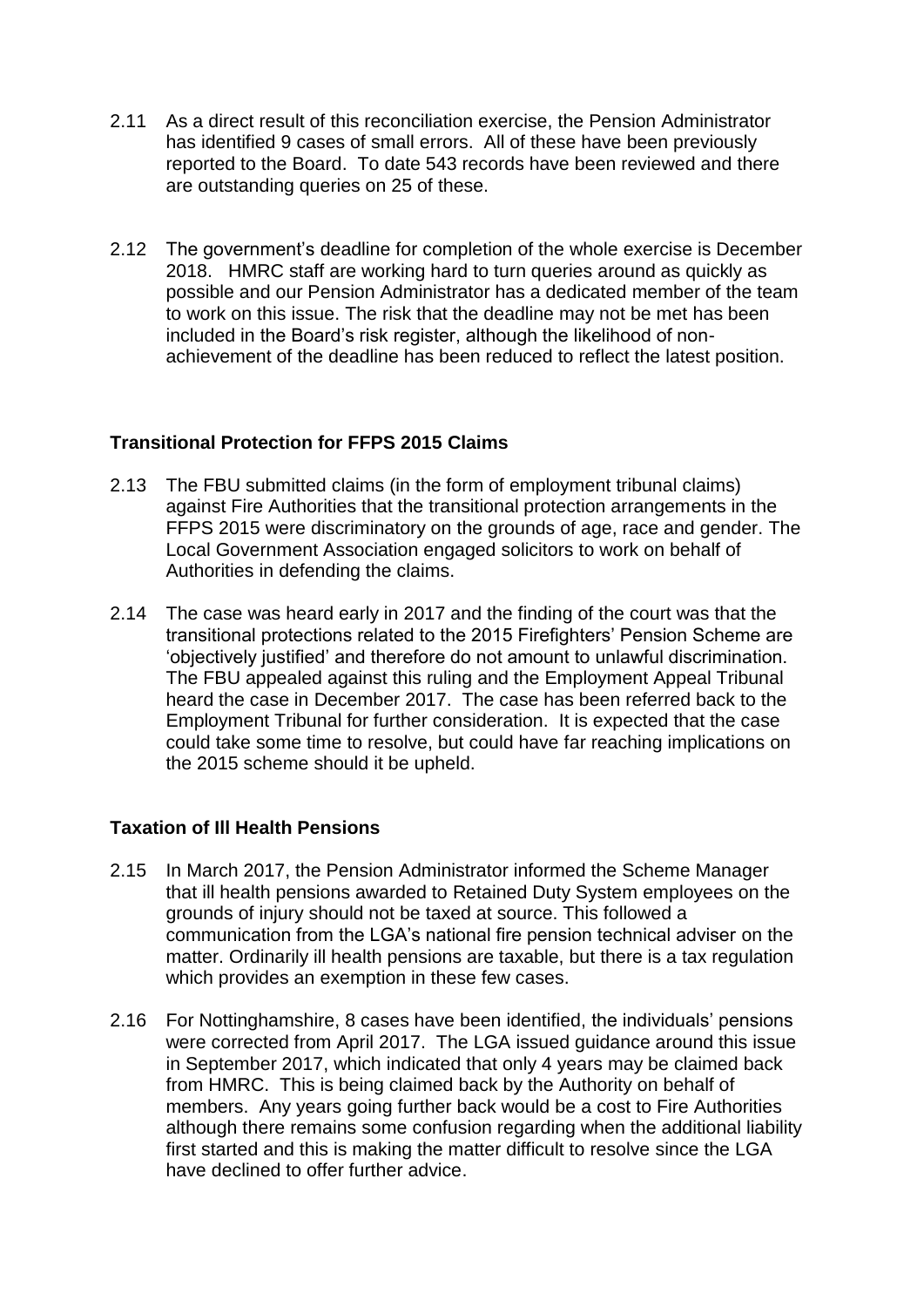#### **Communications with Scheme Members**

- 2.17 The detail within this report indicates that the area of fire pensions remains high profile, with a great deal of work currently in progress. In addition to the issues outlined above there are also some potentially significant taxation issues for individual members arising from their fire pension scheme membership. Whilst it is outside of the remit of Officers of the Authority to provide advice on personal taxation issues to pension scheme members, the Pension Ombudsman has made it clear that employers are expected to provide sufficient information to members on such issues to enable members to make their own decisions on matters which affect their personal finances. A presentation on the reduction of Annual Tax Allowances was given included on the Middle Managers Briefing in December 2017, and the topic is included in the regional pension roadshows.
- 2.18 The pension page on the Service's intranet that was presented to the Board in June 2017 has now gone live.

#### **Risk Register**

2.19 Given the increasing importance of the Firefighter's Pension Risk Register, this item will now form a separate item on the Agenda.

#### **Pension Metrics**

2.20 At the meeting on 15 November 2017, the Board agreed to include the Pension Metrics data as part of this report. The Data for the quarter ending 31 December 2017 is included in Appendix 1.

#### **Independent Disputes Resolution Procedure (IDRP) Cases**

2.21 There have been no new IDRP cases during this financial year to date.

#### **Pension Discretions**

2.22 There were no pension discretions considered during the financial year to date.

#### **Significant Breaches Reported to the Pensions Regulator**

2.23 There have been no breaches identified in financial year to date. There is a further report on the agenda regarding a new Breaches Register.

#### **3. FINANCIAL IMPLICATIONS**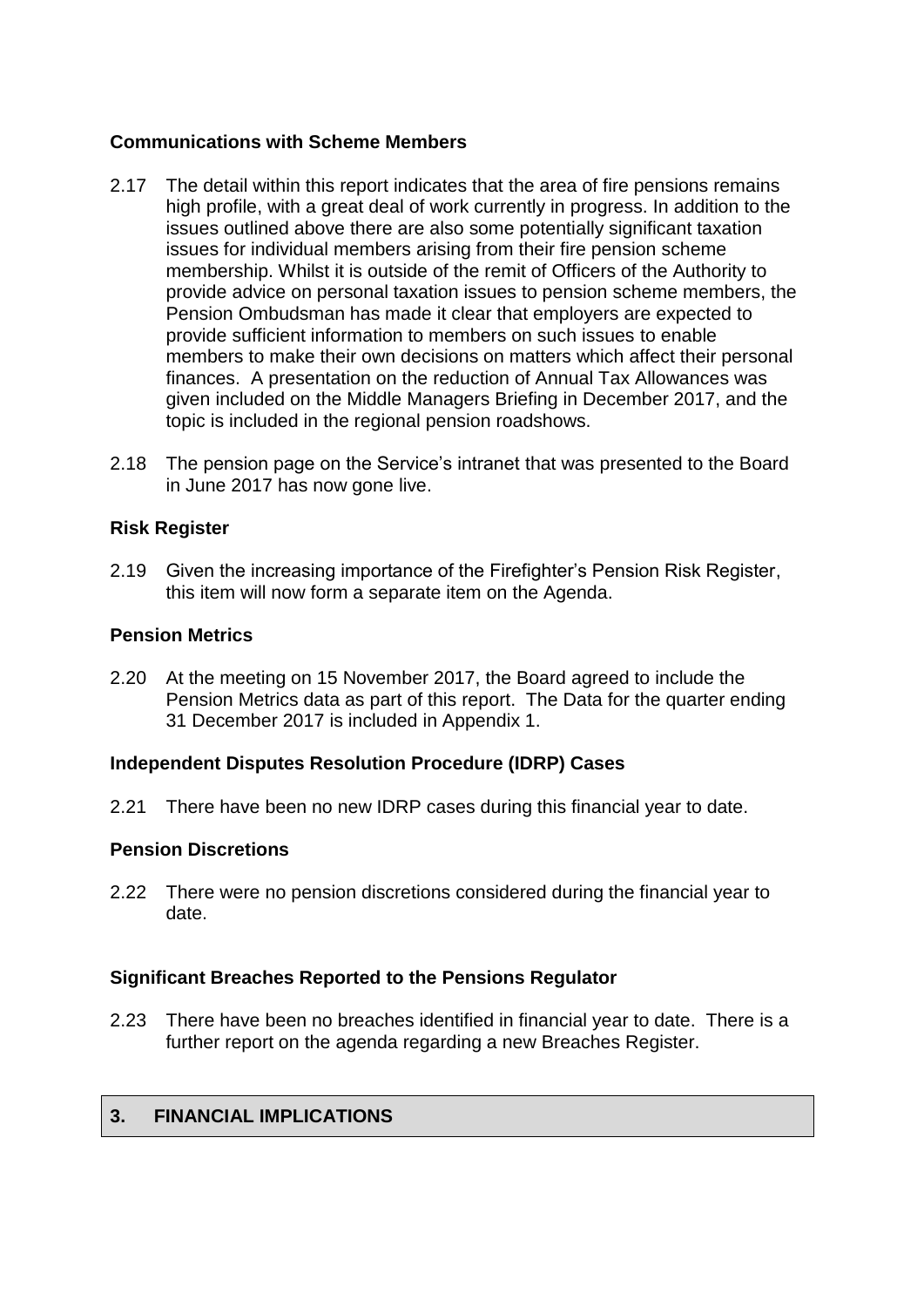There are no financial implications arising directly from this report. Any financial implications for the Authority will be reported to the Finance and Resources Committee.

#### **4. HUMAN RESOURCES AND LEARNING AND DEVELOPMENT IMPLICATIONS**

There are human resources implications arising directly from this report, in that pension matters affect most employees. HR department staff are fully involved in pension issues to ensure that human resources implications are taken into account.

# **5. EQUALITY IMPACT ASSESSMENT**

An equality impact assessment has not been carried out as this is not a new policy.

## **6. CRIME AND DISORDER IMPLICATIONS**

There are no crime and disorder implications arising from this report.

# **7. LEGAL IMPLICATIONS**

The Public Service Pensions Act 2013 introduced a framework for the governance and administration of public service pension schemes. This report aims to fulfil the requirement for Pension Board members to assist the Scheme Manager in ensuring that effective administration arrangements are in place.

# **8. RISK MANAGEMENT IMPLICATIONS**

There are a number of risks relating to the firefighter pension schemes, and these have been presented to the Board in the form of a risk register. The Scheme Manager is responsible for ensuring that the risks identified are appropriately managed. All of the issues outlined in this report are being, or have been dealt with by close co-operation between the pension administration team and Officers.

## **9. RECOMMENDATIONS**

That Board members note the content of this report.

# **10. BACKGROUND PAPERS FOR INSPECTION (OTHER THAN PUBLISHED DOCUMENTS)**

None.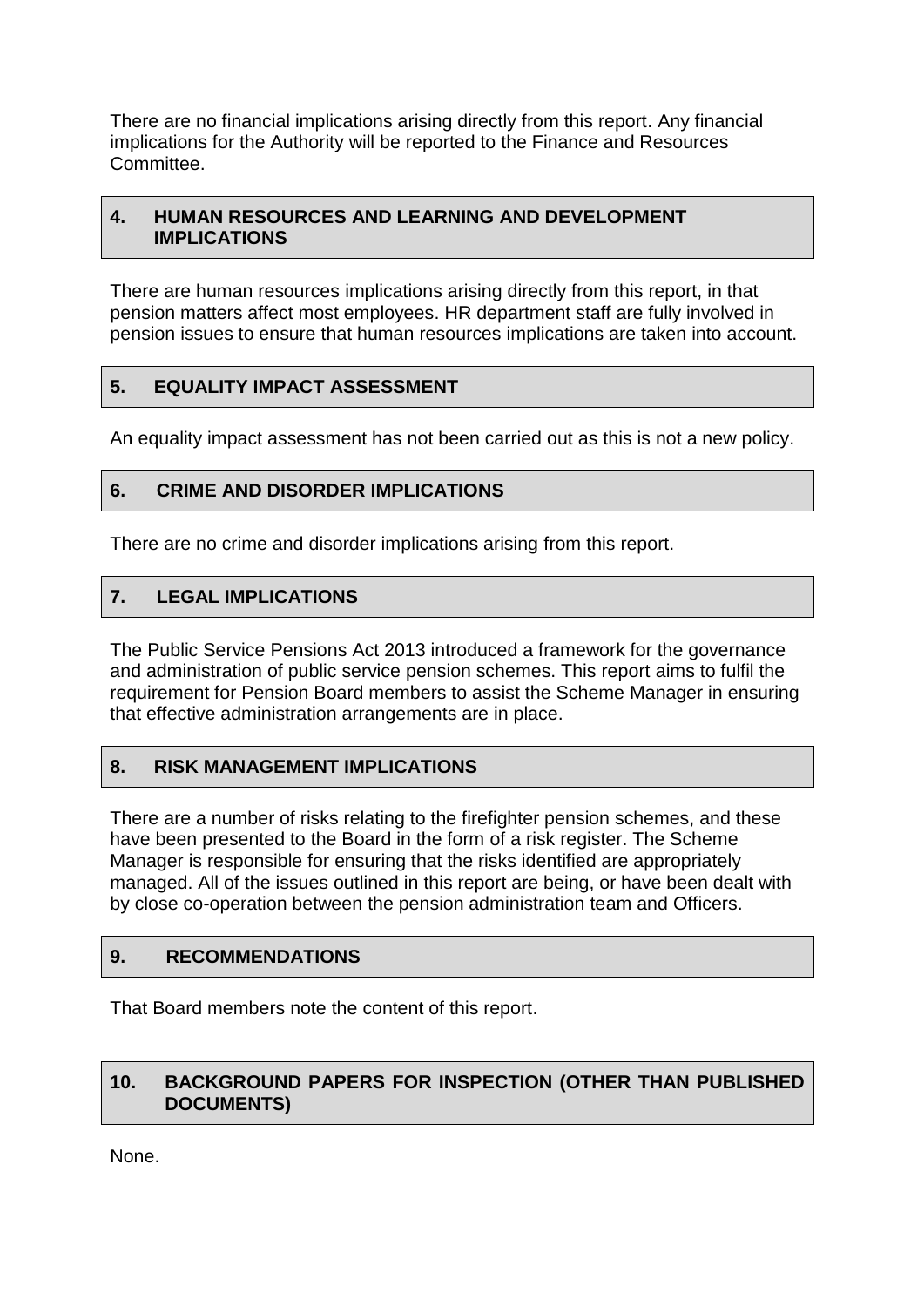#### BECKY SMEATHERS **SCHEME MANAGER**

#### **Pension Metrics Data**

#### 1 **Membership (Numbers) of Fire Pension Schemes as at 31 December 2017**

|                 | <b>FFPS</b> | <b>FFPS</b> | <b>FFPS</b>    | <b>RDS Mod.</b> | <b>Total</b> |
|-----------------|-------------|-------------|----------------|-----------------|--------------|
|                 | 1992        | 2006        | 2015           |                 |              |
| Active          | 128         | 29          | 467            | 26              | 650          |
| Pensioner &     | 769         | 8           | 12             | 49              | 838          |
| Dependant       |             |             |                |                 |              |
| (New            | 8           |             | 6              | 0               | (15)         |
| Pensioner &     |             |             |                |                 |              |
| Dependant       |             |             |                |                 |              |
| Deferred        | 56          | 206         | 69             | 45              | 376          |
| (New            | 0           | 3           | $\overline{2}$ | 0               | (5)          |
| <b>Deferred</b> |             |             |                |                 |              |
| <b>Total</b>    | 953         | 243         | 548            | 120             | 1,864        |

#### **Membership (Numbers) of Fire Pension Schemes as at 30 September 2017**

|                 | <b>FFPS</b> | <b>FFPS</b>    | <b>FFPS</b>    | <b>RDS Mod.</b> | <b>Total</b> |
|-----------------|-------------|----------------|----------------|-----------------|--------------|
|                 | 1992        | 2006           | 2015           |                 |              |
| Active          | 132         | 31             | 474            | 27              | 664          |
| Pensioner &     | 767         | 8              | 6              | 48              | 829          |
| Dependant       |             |                |                |                 |              |
| (New            | 9           | $\overline{2}$ | 0              | 0               | (11)         |
| Pensioner &     |             |                |                |                 |              |
| Dependant       |             |                |                |                 |              |
| Deferred        | 57          | 203            | 67             | 44              | 371          |
| (New            | 0           |                | $\overline{2}$ | 0               | (3)          |
| <b>Deferred</b> |             |                |                |                 |              |
| <b>Total</b>    | 956         | 242            | 547            | 119             | 1,864        |

## 2 **Changes during the 3 quarters ended 31 December 2017**

|                      | <b>FFPS 1992</b> | <b>FFPS 2006</b> | <b>FFPS 2015</b> | <b>RDS Mod.</b> |
|----------------------|------------------|------------------|------------------|-----------------|
| Transfers In         |                  |                  |                  |                 |
| <b>Transfers Out</b> |                  |                  |                  |                 |
| <b>Opt Outs</b>      |                  |                  |                  |                 |
| Deaths               | ∽                |                  |                  |                 |

**Changes during the 2 quarters ended 30 September 2017**